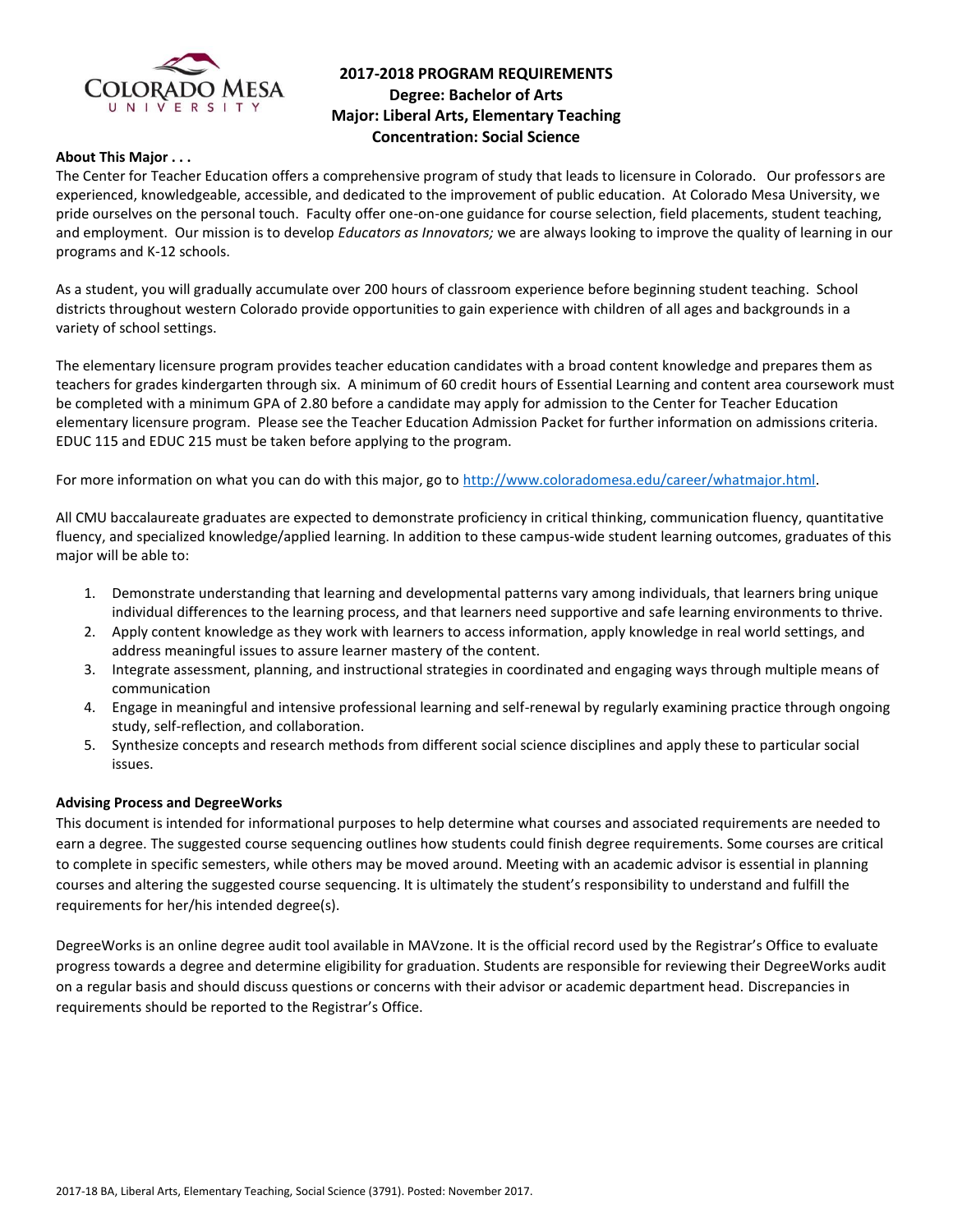# **Graduation Process**

Students must complete the following in the first two months of the semester prior to completing their degree requirements:

- Review their DegreeWorks audit and create a plan that outlines how unmet requirements will be met in the final semester.
- Meet with their advisor and modify their plan as needed. The advisor must approve the final plan.
- Submit the "Intent to Graduate" form to the Registrar's Office to officially declare the intended graduation date and commencement ceremony plans.
- Register for all needed courses and complete all requirements for each degree sought.

Submission deadlines and commencement details can be found at [http://www.coloradomesa.edu/registrar/graduation.html.](http://www.coloradomesa.edu/registrar/graduation.html)

If a student's petition for graduation is denied, it will be her/his responsibility to consult the Registrar's Office regarding next steps.

### **INSTITUTIONAL DEGREE REQUIREMENTS**

The following institutional degree requirements apply to all CMU baccalaureate degrees. Specific programs may have different requirements that must be met in addition to institutional requirements.

- 120 semester hours minimum.
- Students must complete a minimum of 30 of the last 60 hours of credit at CMU, with at least 15 semester hours in major discipline courses numbered 300 or higher.
- 40 upper-division credits (an alternative credit limit applies to the Bachelor of Applied Science degree).
- 2.00 cumulative GPA or higher in all CMU coursework.
- A course may only be used to fulfill one requirement for each degree/certificate.
- No more than six semester hours of independent study courses can be used toward the degree.
- Non-traditional credit, such as advanced placement, credit by examination, credit for prior learning, cooperative education and internships, cannot exceed 30 semester credit hours for a baccalaureate degree; A maximum of 15 of the 30 credits may be for cooperative education, internships, and practica.
- Pre-collegiate courses (usually numbered below 100) cannot be used for graduation.
- Capstone exit assessment/projects (e.g., Major Field Achievement Test) requirements are identified under Program-Specific Degree Requirements.
- The Catalog Year determines which program sheet and degree requirements a student must fulfill in order to graduate. Visit with your advisor or academic department to determine which catalog year and program requirements you should follow.
- See "Requirements for Undergraduate Degrees and Certificates" in the catalog for a complete list of graduation requirements.

#### **PROGRAM-SPECIFIC DEGREE REQUIREMENTS**

- 2.80 cumulative GPA or higher in all CMU coursework
- 2.80 cumulative GPA or higher in coursework toward the major content area
- A cumulative grade point average of 2.8 or higher must be maintained for content courses-and overall GPA. A grade of B or better is required for all EDUC courses.
- Foreign language proficiency must be demonstrated by high school course work (2 years), college coursework (2 semesters), or competency testing.
- Students take the PRAXIS II exam in the content area prior to beginning the internship. Also, ALL other coursework toward the degree must be successfully completed prior to the internship.
- A grade of C or better must be earned in all required courses, unless otherwise stated.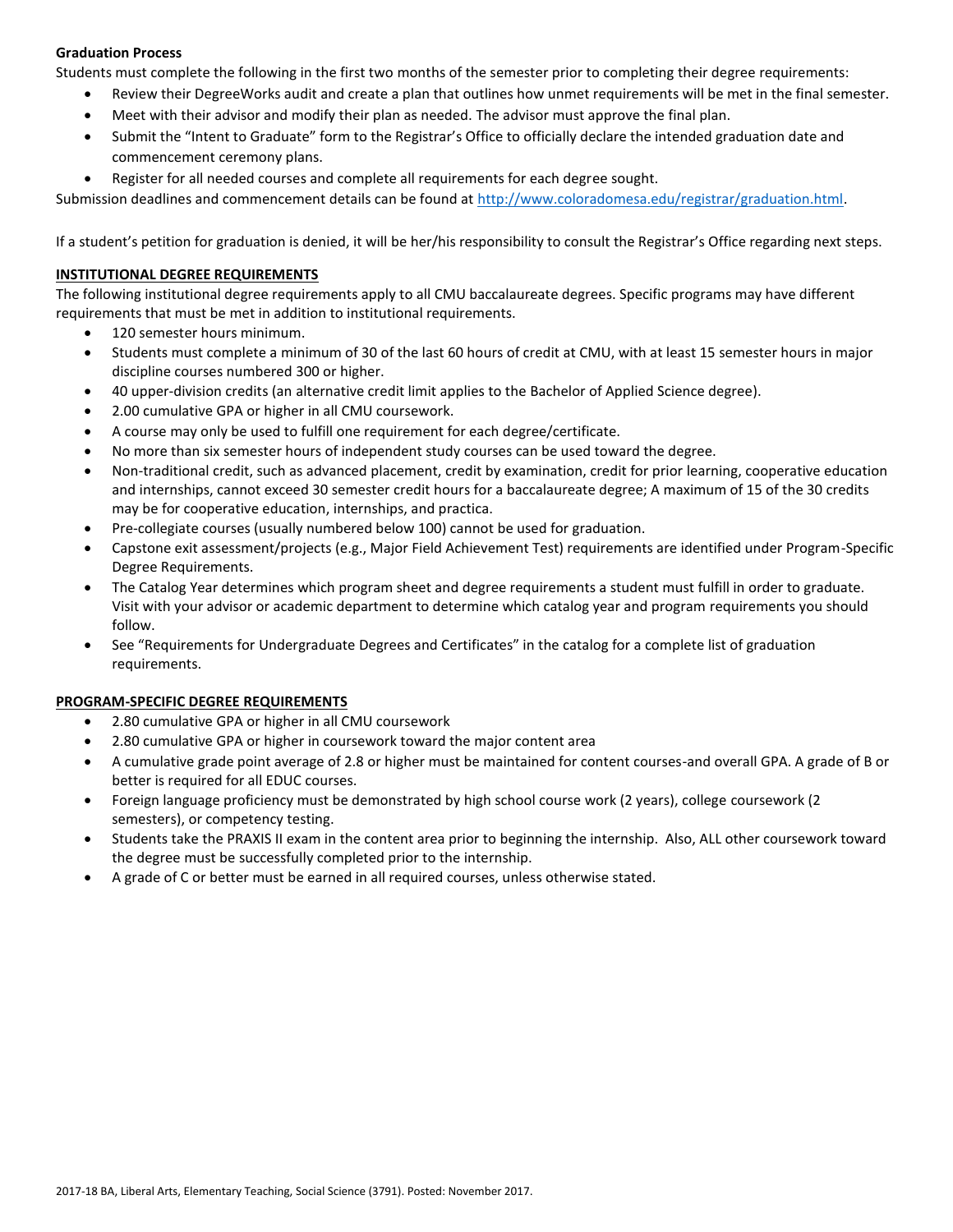### **ESSENTIAL LEARNING REQUIREMENTS (31 semester hours)**

See the current catalog for a list of courses that fulfill the requirements below. If a course is an Essential Learning option and a requirement for your major, you must use it to fulfill the major requirement and make a different selection for the Essential Learning requirement.

**English** (6 semester hours, must receive a grade of "B" or better and must be completed by the time the student has 60 semester hours.)

- $\Box$  ENGL 111 English Composition (3)
- ENGL 112 English Composition (3)

**Mathematics** (3 semester hours, must be taken after MATH 105. Must receive a grade of "B" or better, must be completed by the time the student has 60 semester hours.)

MATH 205 - Elements of Mathematics II

#### **Humanities** (3 semester hours, must earn a grade of "B" or higher)

- $\Box$  One of the following courses:
	- ENGL 131 Western World Literature I (3)
	- ENGL 132 Western World Literature II (3)
	- ENGL 150 Introduction to Literature (3)
	- ENGL 222 Mythology (3)
	- ENGL 231 Non-Western World Literature I (3)
	- ENGL 232 Non-Western World Literature II (3)
	- ENGL 254 Survey of English Literature I (3)
	- ENGL 255 Survey of English Literature II (3)
	- ENGL 261 Survey of American Literature I (3)
	- ENGL 262 Survey of American Literature II (3)

**Social and Behavioral Sciences** (6 semester hours)

- $\Box$  PSYC 233 Human Growth and Development (3) (Must earn a grade of "B" or higher)
- $\Box$  GEOG 103 World Regional Geography (3)
- **Natural Sciences** (7 semester hours, one course must include a lab)
	- $\Box$  BIOL 101 General Human Biology (3)
	- BIOL 101L General Human Biology Laboratory (1)
	- $\Box$  One of the following courses: PHYS 100 - Concepts of Physics (3) PHYS 105 - Physics by Inquiry (2) and PHYS 105L - Physics by Inquiry Laboratory (1)

**History** (3 semester hours)

 $\Box$  HIST 131 - United States History (3)

**Fine Arts** (3 semester hours)

 $\Box$  Select one Fine Arts course (3)

#### **OTHER LOWER-DIVISION REQUIREMENTS**

**Wellness Requirement** (2 semester hours)

- $\Box$  KINE 100 Health and Wellness (1)
- $\Box$  Select one Activity course (1)

# **Essential Learning Capstone** (4 semester hours)

Essential Learning Capstone must be taken after completion of the Essential Learning English and Mathematics requirements, and when a student has earned between 45 and 75 hours.

- ESSL 290 Maverick Milestone (3)
- $\square$  ESSL 200 Essential Speech (1)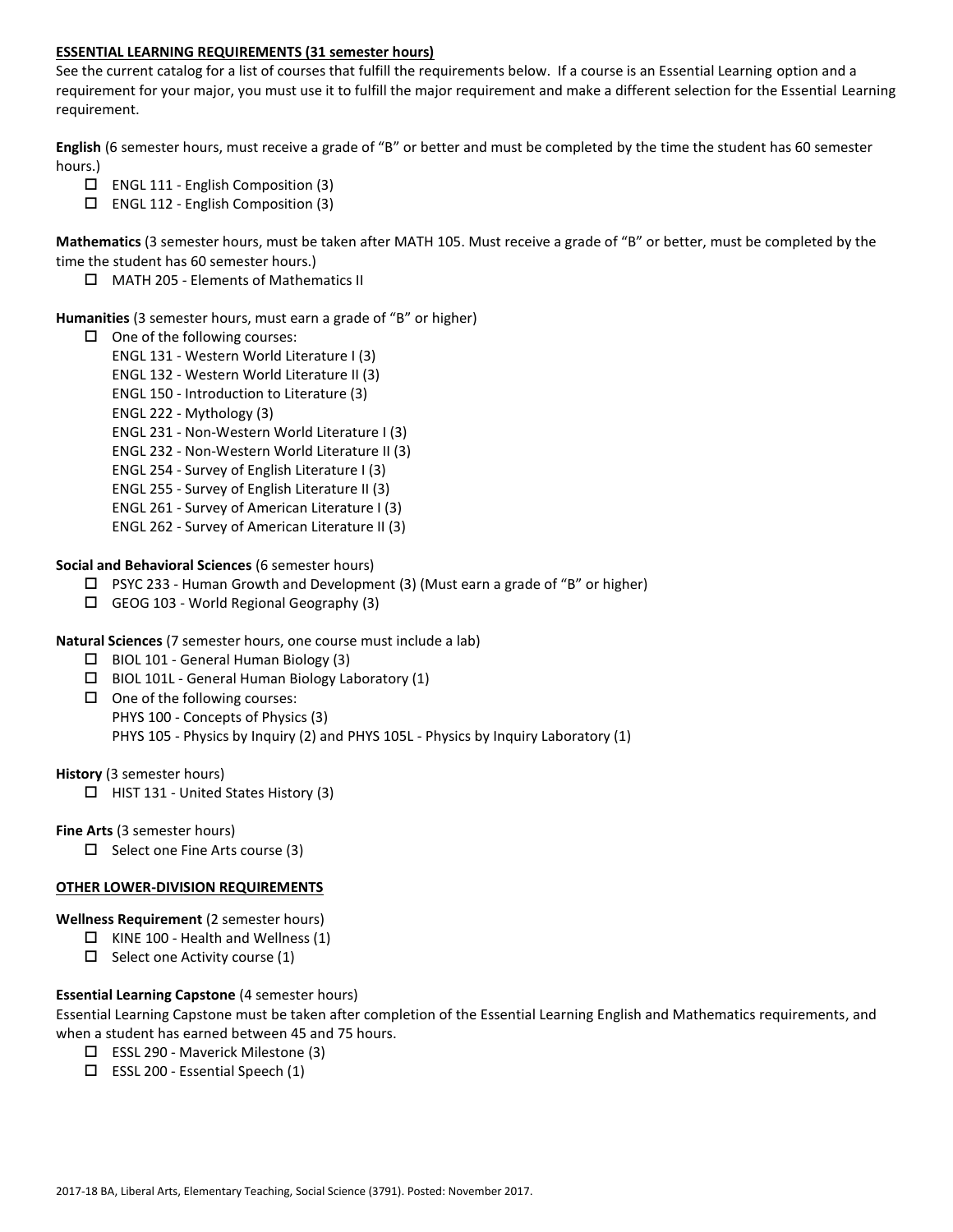### **BA, LIBERAL ARTS ELEMENTARY EDUCATION, SOCIAL SCIENCE CONCENTRATION**

### **Literacy** (9 semester hours)

- ENGL 240 Children's Literature (3)
- $\square$  ENGL 245 Imaginative Writing (3)
- $\square$  ENGL 343 Language systems and Linguistic Diversity

# **Mathematics** (6 semester hours)

- $\Box$  MATH 105 Elements of Mathematics I (3) (Must earn a grade of "B" or higher.)
- MATH 301 Mathematics for Elementary Teachers (3)

### **Kinesiology** (3 semester hours)

 $\Box$  KINE 321 - Physical Activity and Health in the Classroom (3)

# **Social Sciences** (9 semester hours)

- □ POLS 101 American Government (3)
- ECON 201 Principles of Macroeconomics (3)
- $\Box$  HIST 225 History of Colorado (3)

# **Science** (6 semester hours)

- $\Box$  CHEM 100 Chemistry and Society (3)
- GEOL 100 Survey of Earth Science (3)

# **Art** (3 semester hours)

 $\Box$  ARTD 410 - Elementary Art Education Methods (3)

# **Social Science Content Area Required Courses** (9 semester hours)

- $\Box$  HIST 102- Western Civilizations (3)
- $\Box$  ANTH 202 Introduction to Anthropology (3)
- □ POLS 236 State and Local Government (3)

# **Social Science Concentration Electives** (6 semester hours)

Select two of the following courses:

HIST 300 - History of England to 1660 (3)

- HIST 301 History of Modern Britain (3)
- HIST 302 History of Modern France (3)
- HIST 303 History of Modern Germany (3)
- HIST 330 History of 19th Century Europe (3)
- HIST 331 The 20th Century (3)
- HIST 350 Renaissance and Reformation (3)
- HIST 360 Medieval Europe (3)
- HIST 400 The Soviet Union and Eastern Europe (3)
- HIST 430 The Ancient Mediterranean World (3)
- HIST 445 The Holocaust (3)
- HIST 450 European History and Film (3)
- HIST 310 Latin American Civilization (3)
- HIST 333 The International History of the Cold War (3)
- HIST 334 History of the British Empire (3)
- HIST 340 History of the Middle East (3)
- HIST 403 East Asia and the Modern World (3)
- HIST 406 History of the African Continent (3)
- HIST 305 The Old South (3)
- HIST 342 The Early American Republic (3)
- HIST 344 The Age of Industry in America (3)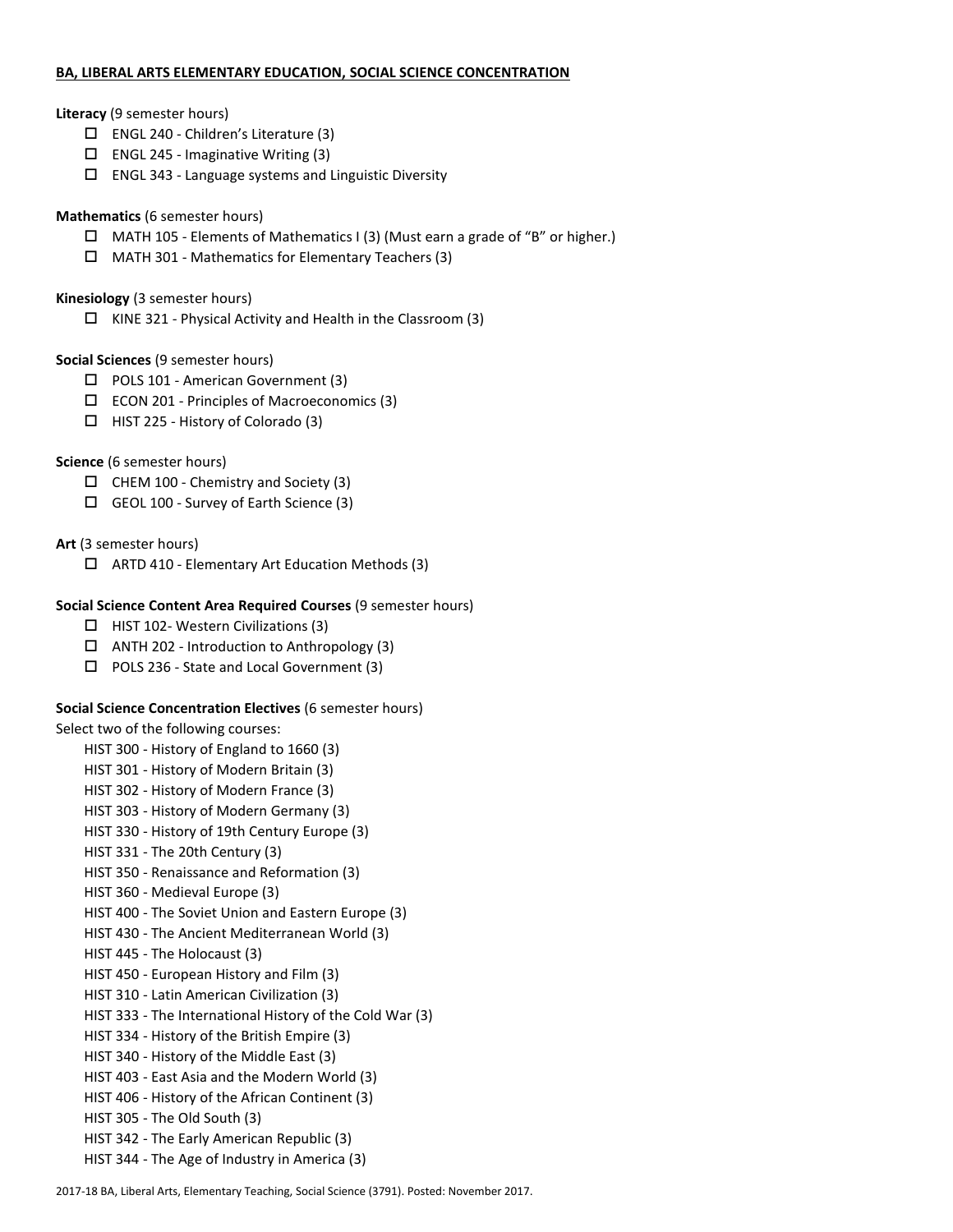HIST 345 - The History of Immigration, Race, and Ethnicity in America (3) HIST 346 - The 1950's and 1960's (3) HIST 347 - Global America: 1970-2000 (3) HIST 370 - Early U.S. Women's History (3) HIST 371 - 20th Century U.S. Women's History (3) HIST 415 - Colonial America (3) HIST 416 - The American Revolution (3) HIST 420 - Civil War (3) HIST 315 - American Indian History (3) HIST 316 - American Slavery (3) HIST 320 - The American West (3) HIST 332 - History of Modern Warfare (3) HIST 355 - Ancient and Medieval Cities (3) HIST 375 - American Sports History (3) HIST 394 - Junior Seminar in Historiography (3) HIST 396 - Topics (1-3) HIST 405 - Introduction to Public History (3) HIST 410 - Environmental History (3) HIST 425 - The History of Sexuality (3) HIST 435 - Classical Archaeology (3) HIST 440 - Early & Medieval Christianity (3) HIST 496 - Topics (1-3) \_\_\_\_\_\_\_\_\_\_\_\_\_\_\_\_\_\_\_\_\_\_\_\_\_\_\_\_\_\_\_\_\_\_\_\_\_\_\_\_\_\_\_\_\_\_\_\_\_\_\_\_\_\_\_\_\_\_\_\_  $\Box$  , and the set of the set of the set of the set of the set of the set of the set of the set of the set of the set of the set of the set of the set of the set of the set of the set of the set of the set of the set of t

**Elementary Education Requirements** (38 semester hours) (840 field experience hours)

Program Requirements: ENGL 111, ENGL 112, PSYC 233, EDUC 115 and 215, and MATH 105 (all with a grade of B or better) and formal acceptance to the Teacher Education Program

- $\square$  EDUC 115 What It Means to be an Educator (1) (8 field experience hours)
- $\square$  EDUC 215 Teaching as a Profession (1) (12 field experience hours)
- EDUC 341 Pedagogy and Assessment: K-6/Elementary (3) (20 field experience hours)
- $\square$  EDUC 343 Teaching to Diversity (3) (20 field experience hours)
- $\Box$  EDUC 374 Exceptional and English Language Learners in the Inclusive Classroom (3)
- $\square$  EDUC 378 Technology for K-12 Educators (1)
- $\Box$  EDUC 440 Methods of Teaching Language and Literacy: Early Childhood (3) (40 field experience hours)
- $\Box$  EDUC 441 Methods of Teaching Language and Literacy: Elementary (3) (80 field experience hours)
- $\Box$  EDUC 451 Methods of Teaching Mathematics: Early Childhood/Elementary (3) (60 field experience hours)
- EDUC 461 Methods of Teaching Science and Social Science: Early Childhood/Elementary (3)
- $\square$  EDUC 471 Educational Assessment (1)
- EDUC 475 Classroom Management (1)
- EDUC 499C Teaching Internship and Colloquia: Elementary (12) (600 field experience hours)

All EDUC prefix courses listed above must be completed with a grade of B or better to progress through the program sequence.